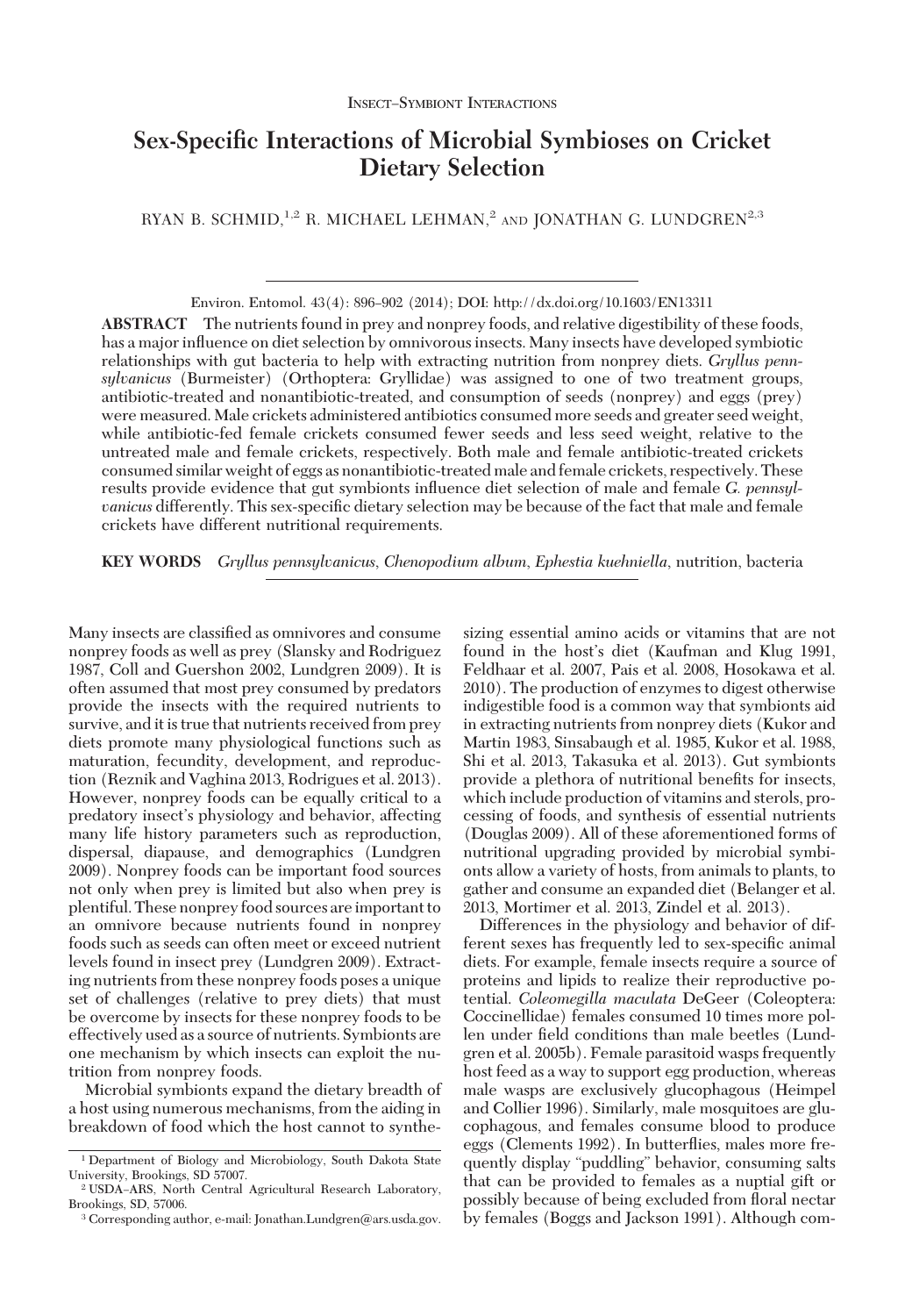

**Fig. 1.** Diagram outlining the treatment structure of the feeding assay.

monly recognized, the role of symbionts in the sexspecific dietary selection by animals has not been previously examined.

*Gryllus pennsylvanicus* (Burmeister) (Orthoptera: Gryllidae) is an omnivorous field cricket which consumes both prey and nonprey diets (O'Rourke et al. 2006, Lundgren and Harwood 2012). *G. pennsylvanicus* and other crickets have been shown to be hosts of several bacteria, including a diverse gut microbial community (Kaufman and Klug 1991, Giordano et al. 1997, Santo Domingo et al. 1998). The relationship developed between a host insect and a microbial symbiont has helped to expand the host diet in many cases. It has been shown that elimination of certain gut symbionts affects the amount of a specific food that is consumed by the host but typically only one diet is offered during these feeding assays (Lundgren and Lehman 2010, Schmid et al. 2014). We hypothesized that antibiotics would 1) reduce the gut bacterial community of *G. pennsylvanicus,* and 2) that this reduction would affect seed consumption rates. In observing the resulting data, it was quickly realized that male and female insects had a dramatically different feeding response when their bacterial symbionts were reduced that will have important implications for future research on symbiont-host interactions.

### **Materials and Methods**

**Crickets.** Crickets (F1 generation of a laboratoryreared colony collected locally, Brookings, SD) were kept at 27°C and a photoperiod of 16:8 (L:D) h. They were reared in 28 by 30 cm cages with aluminum wire mesh sides (Charcoal Aluminum Screening Vista Weave Standard Mesh Phifer Wire Products Inc., Tuscaloosa, AL),  $n = 50$  crickets per cage. *G. pennsylvanicus* were fed a diverse diet throughout the rearing process (*Appendix* 1). *G. pennsylvanicus* selected for the assay lacked any visible signs of external physical damage.

**Feeding Assay.** As seen in Fig. 1, *G. pennsylvanicus*  $(n = 60$  male and 60 female) were placed individually into clean plastic petri dishes containing only a watersaturated cotton wick. The crickets were starved for 24 h at 27-C, after which they were weighed to the nearest 0.01 mg and placed into clean petri dishes containing lambsquarter (*Chenopodium album* L., Caryophyllales: Amaranthaceae) seeds and *Ephestia kuehniella* (Zeller) (Lepidoptera, Phycitidae) eggs. The seeds and eggs were simultaneously presented affixed (with double-sided tape) on separate sticky note papers that were affixed to the bottom of a petri dish; this allowed the paper and food to be removed to weigh the seeds and eggs independently. Nonsterile silicon sand covered the exposed areas of tape to prevent the insects from becoming entrapped. Seed dishes each contained 50 undamaged lambsquarter seeds,  $\approx 0.042$  g of uninspected lambsquarter seeds in addition to the 50 undamaged seeds, and 0.062 g of *E. kuehniella* eggs; these quantities were found to represent more food than the crickets would typically eat in a 24-h period.*G. pennsylvanicus*were exposed to the seeds and eggs simultaneously for 24 h inside the petri dish, after which the insects were weighed and placed into petri dishes containing a water-saturated cotton wick and diet (Lundgren et al. 2005a). One cohort  $(n = 30 \text{ males and } 30 \text{ females each})$  received a diet containing the antibiotics erythromycin, tetracycline, and rifampicin, and the fungicide sorbic acid for 10 d, while the other cohort ( $n = 30$  males and 30 females) were given the same diet without antibiotics for 10 d. During this 10-d period, water wicks were refilled and diet was replaced daily. The crickets were placed in new sterile petri dishes every 3 d. *G. pennsylvanicus* were starved for 24 h again, weighed, and were placed into sterile petri dishes containing lambsquarter seeds and *E. kuehniella* eggs as previously described. After 24 h, the crickets were weighed. The seeds and eggs were weighed again to determine the amount eaten by each cricket. Pretreatment (before crickets were separated into antibiotic- or nonantibiotic-fed cohorts) number of seeds consumed, weight of seeds consumed, and weight of eggs consumed were equivalent between cohorts fed antibiotics or not, as determined using a two-way analysis of variance (ANOVA) to demonstrate equality between sex and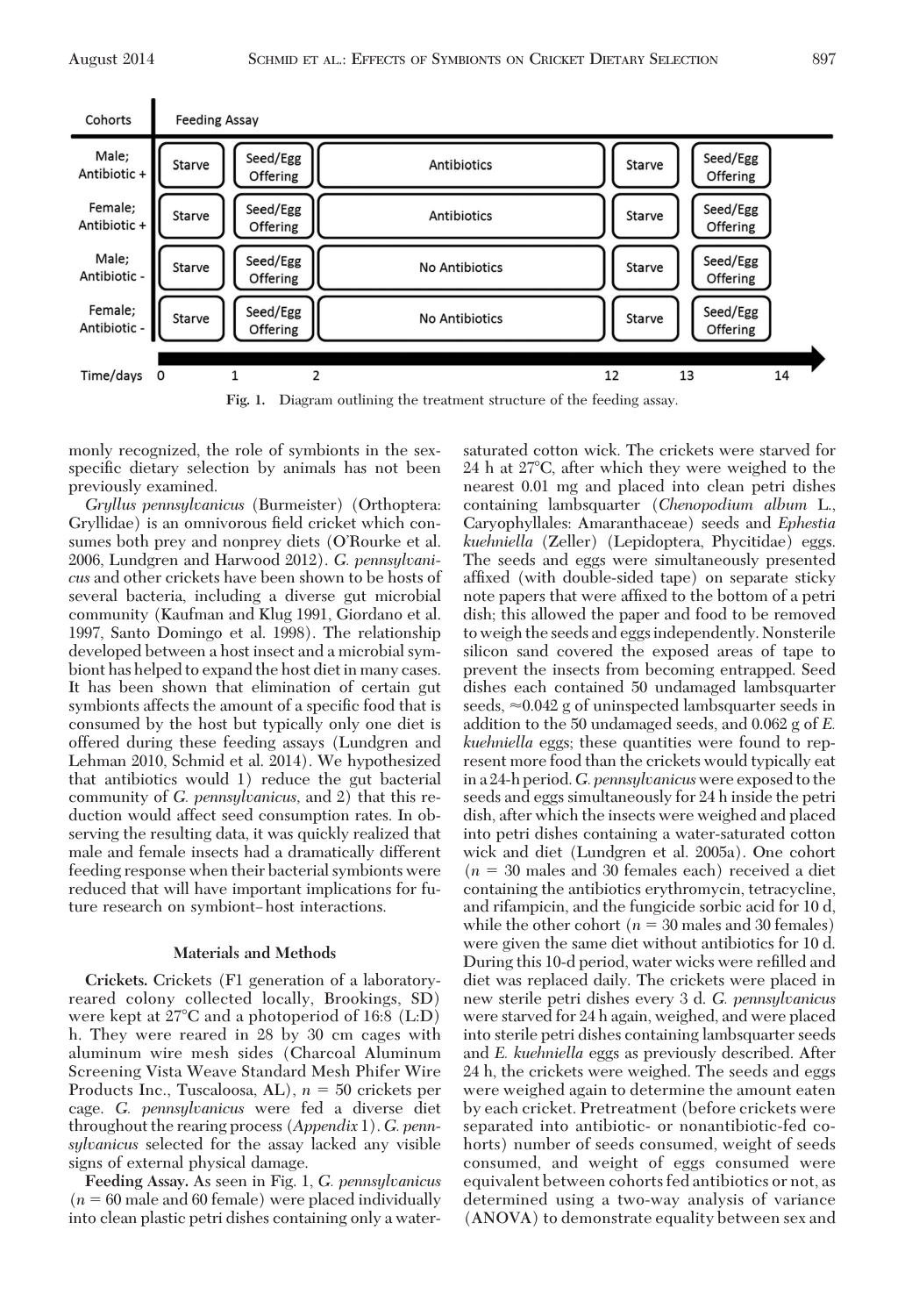antibiotic treatments. Males consumed significantly less seed and egg weight than females (seed weight:  $F_{1, 116} = 7.43, P = 0.01$ ; egg weight:  $F_{1, 116} = 16.75$ ,  $P \leq 0.001$ ).

**Examination of** *G. pennsylvanicus* **Gut Microbiota.** Ten crickets from each of the treatment groups of both the male and female crickets had their guts aseptically dissected and frozen at  $-20^{\circ}\text{C}$  in  $1\times$  PBS immediately after completion of the feeding assay. DNA was extracted from cricket guts using DNeasy Blood and Tissue kit (Catalog No. 69506, Qiagen Sciences, Germantown, MD) as per manufacturer's instructions for gram-positive bacteria. DNA extractions were screened on 0.7% agarose gel (100V for 25 min). The 16S rRNA genes were qPCR-amplified in triplicate using the eubacterial universal primers 338F (5- ACTCCTACGGGAGGCAGCAG-3) and 518R (5-  $\mathrm{ATTACCGCGCTGCTGG-3^{\prime}}$ ). The reaction, 25  $\mu\mathrm{l}$ total volume, consisted of 12.5  $\mu$ l SYBR Green qPCR Master Mix (Stratagene, Agilent Technologies Inc., Santa Clara, CA), 8.0  $\mu$ l of molecular-grade water, 1.5  $\mu$ l of each 5  $\mu$ M primer, 0.5  $\mu$ l of bovine serum albumin, and  $1.0 \mu$  of template DNA. The extraction samples were amplified using a Mx3000P qPCR system (Stratagene, Agilent Technologies Inc., Santa Clara,  $CA)$  under the following conditions:  $95^{\circ}$ C for 15 min, followed by 40 cycles of 95°C for 1 min, 53°C for 30 s, and 72°C for 1 min. Fluorescence was recorded at 492 nm during the annealing step of each cycle. A dissociation curve was produced for each reaction by heating the samples to 95°C for 1 min, then cooling to 55°C and then heating up at  $0.2^{\circ}$ C/s up to 95 $^{\circ}$ C, and monitoring ßuorescence continuously. Threshold cycle  $(C_T)$  values resulting from qPCR were determined for each cricket sampled and an average of the thrice replicated qPCR  $C_T$  values of each sample was calculated.

**Data Analysis.** Analyses were conducted using twoway ANOVA to reveal potential relationships between cricket sex and antibiotic treatment on seed and egg weight consumed. Upon revealing a significant interaction between these two variables, we resorted to the more conservative Kruskal–Wallis nonparametric ANOVA to compare within-sex patterns in seed consumption. This test has the added benefit of being applicable to nonnormal data distributions and inequality of variances associated with the assumptions of ANOVA. Data from crickets that died during the seed or egg dish feeding were excluded. Weight of seeds consumed, weight of eggs consumed, and number of seeds consumed was adjusted for cricket body mass. Two-way ANOVA (antibiotic status and sex of the crickets were factors in the analysis) were used to compare the effect of antibiotics on the abundance of gut microbiota (as determined using the  $C_T$ ). Statistical significance for *P* value was set at  $\alpha = 0.05$ , and a marginally significant *P* value was set at  $\alpha = 0.10$ .

## **Results**

**Effects of Antibiotics on Gut Microbiota.** Antibiotic treatment was effective at lowering the abundance of

gut bacteria in crickets. The antibiotic-treated crickets had higher  $C_T$  values (14.24  $\pm$  0.24) than the nonantibiotic-treated crickets (12.81  $\pm$  0.28; sex:  $F_{1, 36} = 0.05$ ,  $P = 0.82$ ; antibiotic:  $F_{1, 36} = 16.24, P < 0.001$ ; sex  $\times$ antibiotic:  $F_{1, 36} = 4.53, P = 0.04$ . The significant interaction is a result of the antibiotic-treated male crickets having a higher  $C_T$  value (14.66  $\pm$  0.32) than the antibiotic-treated female crickets  $(13.83 \pm 0.32)$ . This interaction has no consequence on the interpretations of the results because male and female crickets' seeds and eggs consumption are never compared directly with each other. DNA quantity is inversely related to the  $C_T$ , so crickets not fed antibiotics had more bacteria in their guts than the antibiotic-treated crickets.

**Effects of Antibiotics on Seed Consumption.** Males and females displayed sex-specific reactions to the antibiotic treatment in their consumption rates of seeds and eggs. Male crickets fed antibiotics had an increase in seed consumption, but feeding female crickets antibiotics resulted in decrease in seed consumption. A significant interaction between sex and antibiotic treatment was discovered for the number of seeds consumed (sex:  $F_{1, 112} = 0.21, P = 0.65$ ; antibiotic:  $F_{1, 112} = 0.49, P = 0.49$ ; sex  $\times$  antibiotic:  $F_{1, 112} = 12.90$ ,  $P < 0.001$ ). A significant interaction between sex and antibiotic treatment was also seen for the weight of seeds consumed (sex:  $F_{1, 112} = 26.90, P \le 0.001$ ; antibiotic:  $F_{1, 112} = 0.93, P = 0.34$ ; sex  $\times$  antibiotic:  $F_{1, 112} = 8.17, P = 0.01$ . The significant interactions indicated that the two sexes reacted differently to the antibiotic treatments in the number and weight of seeds consumed. The effect was a result of the antibiotic-treated males consuming a marginally signiÞcant greater weight of seeds  $(0.053 \pm 0.006; \chi^2_{11} = 3.37;$  $P = 0.07$ ) and significantly greater number of seeds  $(32.10 \pm 5.43; \chi^2) = 10.68; P = 0.001$ ) than males not treated with antibiotics (weight of seeds: 0.036 0.003; number of seeds:  $10.39 \pm 2.77$ ; Fig. 2). The effect was also a result of the antibiotic-treated females consuming a marginally significant less weight of seeds  $(0.017 \pm 0.003; \chi^2_{11} = 3.64; P = 0.06)$  and significantly fewer number of seeds (11.61  $\pm$  3.81;  $\chi^2$ <sub>1</sub> = 5.48; *P* = 0.02) than females not treated with antibiotics (weight of seeds:  $0.025 \pm 0.005$ ; number of seeds:  $26.27 \pm 7.24$ ; Fig. 2).

A significant effect of sex and antibiotic treatment was also discovered for the ratio of weight of seeds to weight of eggs consumed (sex:  $F_{1, 112} = 15.57, P \leq$ 0.001; antibiotic:  $F_{1, 112} = 0.94, P = 0.33$ ; sex  $\times$  antibiotic:  $F_{1, 112} = 3.91, P = 0.05$ . The significant interaction reinforces the idea that the two sexes reacted differently to the antibiotic treatments. A significant effect resulting from antibiotic treatment was not observed in the male crickets ( $\chi^2$ <sub>1</sub> = 0.47; *P* = 0.50; antibiotic + : 0.61  $\pm$  0.08; antibiotic - : 0.55  $\pm$  0.07), but a significant effect was seen in the female crickets  $(\chi^2)^2 = 7.95; P = 0.005$ . The significant effect observed for the female crickets was caused by the antibioticfed treatment having a smaller seed to egg weight consumption ratio (0.23  $\pm$  0.04) than female crickets not fed antibiotics  $(0.42 \pm 0.06)$  (Fig. 3). No signifi-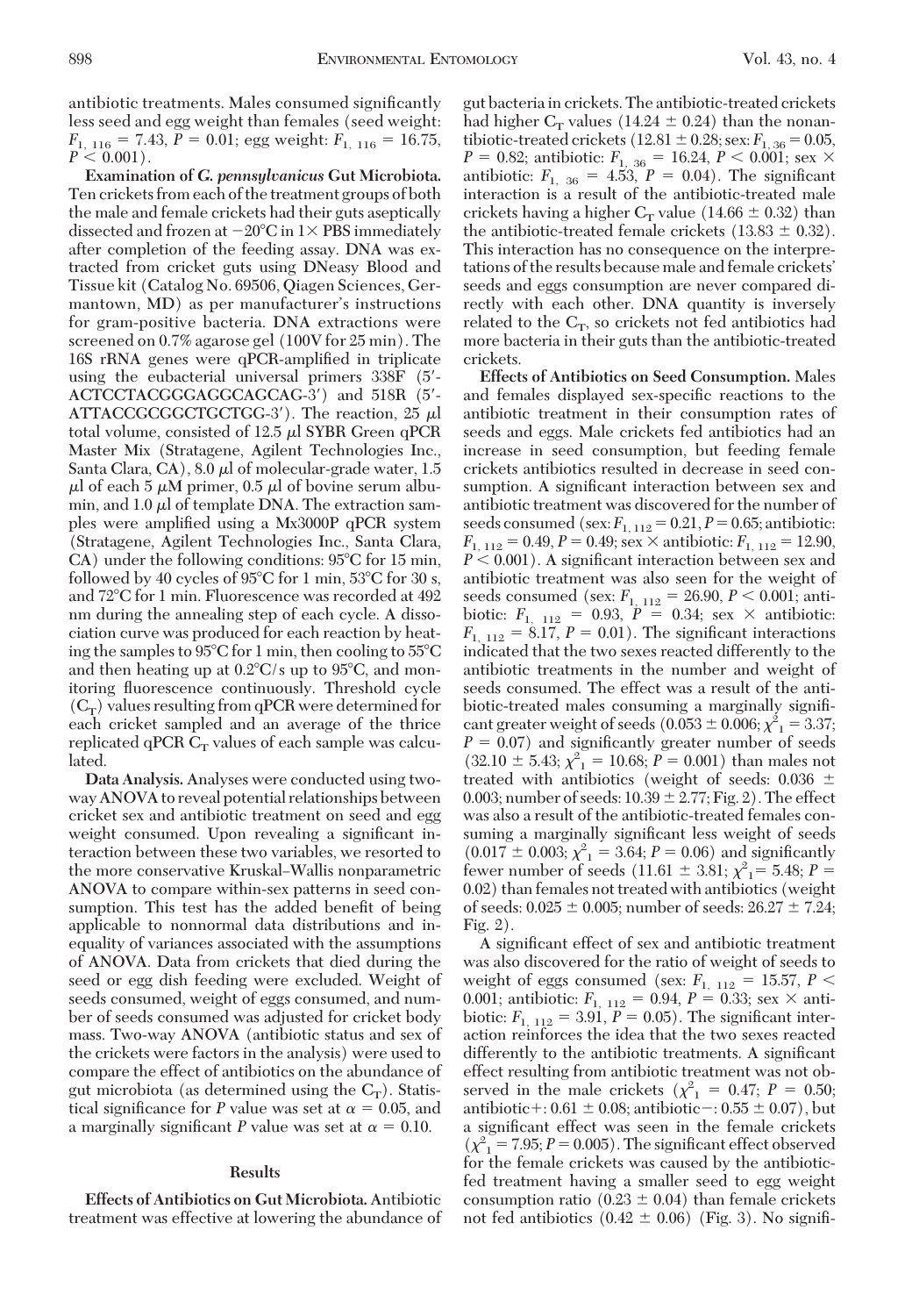

**Fig. 2.** The effects of antibiotic treatment on consumption by (A) male (antibiotic  $n = 30$ ; no antibiotic  $n = 29$ ) and (B) female (antibiotic  $n = 29$ ; no antibiotic  $n = 28$ ) *G*. *pennsylvanicus* on number of seeds consumed per individual (male:  $\chi^2_{1} = 10.68$ ,  $P = 0.001$ ; female:  $\chi^2_{1} = 5.48$ ,  $P = 0.02$ ). The asterisk denotes significant differences within the antibiotic or no antibiotic treatments ( $\alpha = 0.05$ ).

cant effect of sex and antibiotic treatment was observed for weight of eggs consumed (sex:  $F_{1, 112} = 1.72$ ,  $P = 0.19$ ; antibiotic:  $F_{1, 112} = 1.89, P = 0.17$ ; sex  $\times$ antibiotic:  $F_{1, 112} = 0.07, P = 0.79$ .

# **Discussion**

The effects of antibiotics lead to sex-specific diet selection by crickets. The results of this feeding assay showed that antibiotic-treated males consumed a greater number and weight of seeds than males not treated with antibiotics. Contrary to males, females treated with antibiotics consumed fewer seeds and less seed weight than females not treated with antibiotics. While antibiotic treatment affected seed consumption, it had no effect on egg consumption in either sex.

Often male and female animals have different nutritional requirements, which lead to sex-specific dietary selection. The varying nutrients found in different foods help to support the sex-specific physiological needs such as egg production, physical development, and metabolic needs of each sex (Katsuki et al. 2012, Raya Rey et al. 2012, Owen et al. 2013). Environmental stresses are another factor that can lead to diet partitioning (Azorit et al. 2012). These environmental stresses can vary greatly according to the species, ranging from lack of food, lack of water, lack of suitable shelter, restraint, and weaning (Tannock and Savage 1974, Bailey and Coe 1999, Buynitsky and Mostofsky 2009). Deer are an excellent example of how environmental stressors can cause selection of sex-specific diets. During late summer, drought often restricts food availability or quality and male deer feed preferentially on lower quality forage, leaving the high quality forage for the



**Fig. 3.** The effects of antibiotic treatment on weight of seeds consumed per weight of eggs consumed by female *G. pennsylvanicus* per individual. The asterisk denotes significant differences within the antibiotic or no antibiotic treatments  $(\alpha = 0.05)$ . Antibiotic  $n = 29$ ; no antibiotic  $n = 28$ .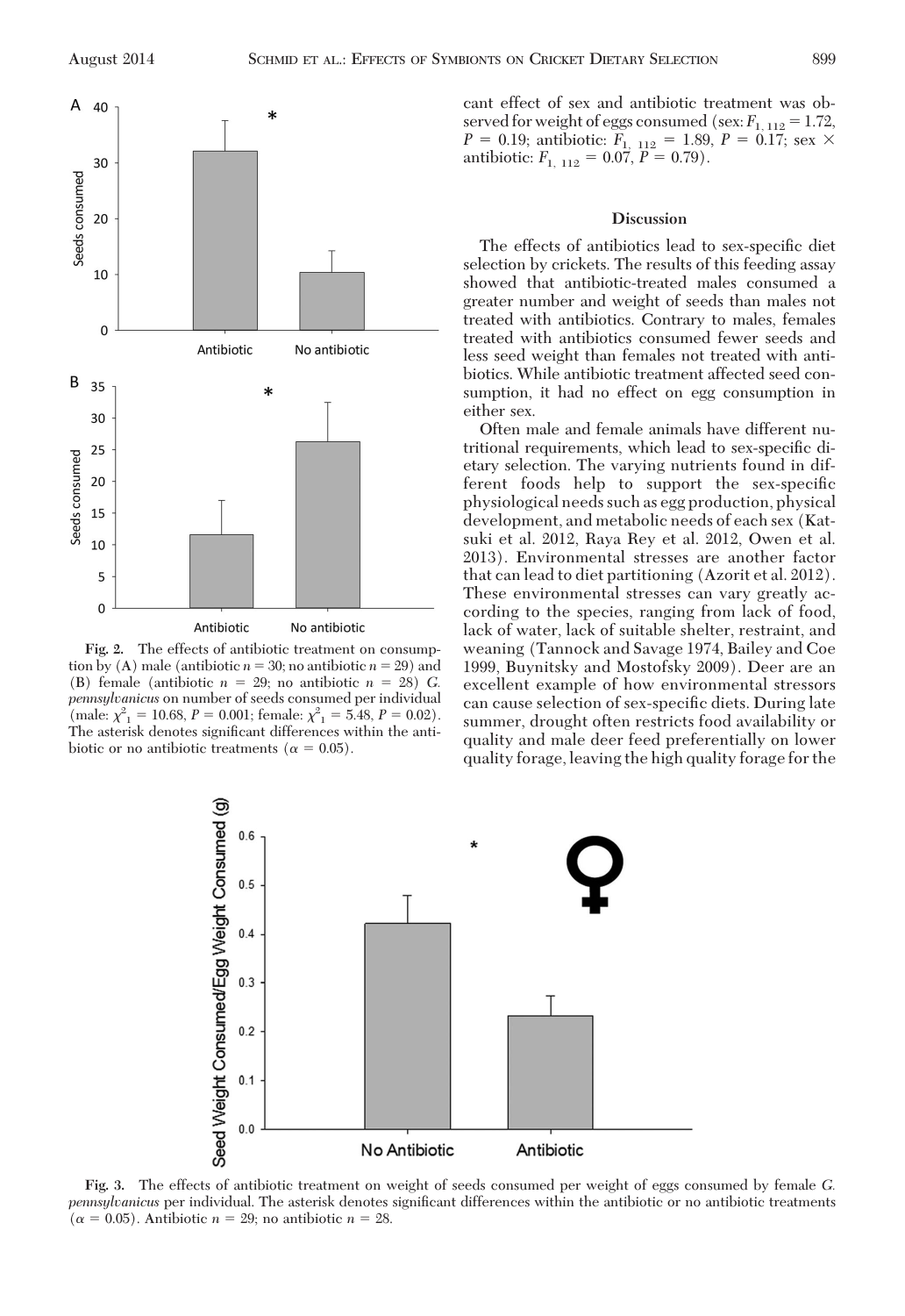females (Miranda et al. 2012). It is interesting to note that the crickets displayed a sex-specific diet selection as a result of antibiotic treatment. Much like the sex-specific reaction in deer caused by environmental stress, antibiotic treatment caused the male crickets to consume a larger proportion of the lower quality seed diet, while the treatment caused females to consume a smaller proportion of the lower quality seed diet (Fig. 3). The question then becomes why did the antibiotic treatment cause sex-specific reactions in the crickets?

Antibiotics reduced the gut microbiota in the treated crickets, and the gut microbial community apparently was related to male and female dietary choices. It should be noted that antibiotics can cause other direct effects on the host including allergic reactions and toxic effects resulting from high dosage concentration, age, or natural susceptibility of the host (Nester et al. 2009, Slonczewski and Foster 2009). These other direct effects from antibiotics are less consistent and more dependent on other factors, which would result in more variability and less effective outcomes. If antibiotics were having a direct physiological effect on the host, then we might have expected general feeding behavior on prey to be reduced, which was observed neither in this study system nor a similar study system involving carabid beetles (Lehman and Lundgren 2010). Antibiotics affecting gut microbial communities related to diet is a much more substantiated claim (Newton et al. 2013). In other animals, gut microbial communities can cause physical distress to their host, as is commonly seen in the cases where gut microbes are related to insulin resistance, obesity, and gastrointestinal tract disorders (Cani et al. 2007, Nester et al. 2009, Slonczewski and Foster 2009, Fei and Zhao 2013). Recent evidence even shows that gut microbiota can affect stress response, anxiety, behavior, and even the central nervous system of an animal (Lyte et al. 1998, Goehler et al. 2008, Rao et al. 2009, Neufeld et al. 2011). These examples in other animals lead credence to the interpretation that disruption of the gut microbial community may have stressed the crickets. This stress may cause diet partitioning that is optimal for the survival of the species (i.e., females consume a smaller proportion of the less nutritious seeds, while the males consume a larger proportion of the less nutritious seeds thus leaving more eggs for the females). As previously stated, this type of behavior has already been documented in other animals; it is interesting to note that similar behavior may be happening in crickets.

This type of behavior, which was likely caused by the gut microbiota, is important to keep in mind when considering where crickets and other insects fit within food webs, and the ecological services that these organisms can provide. As demonstrated by this experiment, gut microbiota is an important factor when considering insect diet selection. By harnessing the effects of insect gut microbiota, many benefits could be gained. For example, insects with certain gut bacteria consume more seeds than insects without those beneficial bacteria (Lundgren and Lehman 2010, Schmid et al. 2014). These beneficial gut bacteria have the potential to transform insects into a cost-effective natural control agent of weed seeds in agricultural fields. Because of the sex-specific reaction of the crickets to the different diets, which was inßuenced by the manipulation of the gut microbiota, the sex of the insect is an important factor to remember when analyzing the benefits reaped from insects. The results of this experiment add another layer of understanding to the effects that gut microbiota has on insect behavior or diet selection.

#### **Acknowledgments**

Janet Fergen, Mallory and Megan Wentzel, Mike Bredeson, and Beth Choate helped with data collection and assay procedures. Mention of proprietary products does not constitute endorsement by the U.S. Department of Agriculture.

#### **References Cited**

- **Azorit, C., S. Tellado, A. Oya, and J. Moro. 2012.** Seasonal and specific diet variations in sympatric red and fallow deer of southern Spain: A preliminary approach to feeding behaviour. Anim. Prod. Sci. 52: 720-727.
- **Bailey, M. T., and C. L. Coe. 1999.** Maternal separation disrupts the integrity of the intestinal microßora in infant rhesus monkeys. Dev. Psychobiol. 35: 146-155.
- **Belanger, P. A., J. P. Bellenger, and S. Roy. 2013.** Strong modulation of nutrient distribution in *Alnus glutinosa* as a function of the actinorhizal symbiosis. Botany-Botanique 91: 218-224.
- **Boggs, C. L., and L. A. Jackson. 1991.** Mud puddling by butterflies is not a simple matter. Ecol. Entomol. 16: 123– 127.
- **Buynitsky, T., and D. I. Mostofsky. 2009.** Restraint stress in biobehavioral research: Recent developments. Neurosci. Biobehav. Rev. 33: 1089-1098.
- **Cani, P. D., J. Amar, M. A. Iglesias, M. Poggi, C. Knauf, D. Bastelica, A.M. Neyrinck, F. Fava, K.M. Tuohy, C. Chabo, et al. 2007.** Metabolic endotoxemia initiates obesity and insulin resistance. Diabetes 56: 1761-1772.
- **Clements, A. N. 1992.** The biology of mosquitoes: Volume 1: Development, nutrition and reproduction. CABI Publishing, Oxon, United Kingdom. p. 532.
- **Coll, M., and M. Guershon. 2002.** Omnivory in terrestrial arthropods: Mixing plant and prey diets. Annu. Rev. Entomol. 47: 267-297.
- **Douglas, A. E. 2009.** The microbial dimension in insect nutritional ecology. Funct. Ecol. 23: 38-47.
- **Fei, N., and L. P. Zhao. 2013.** An opportunistic pathogen isolated from the gut of an obese human causes obesity in germfree mice. ISME J. 7: 880-884.
- **Feldhaar, H., J. Straka,M. Krischke, K. Berthold, S. Stoll,M. J. Mueller, and R. Gross. 2007.** Nutritional upgrading for omnivorous carpenter ants by the endosymbiont *Blochmannia.* BMC Biol. 5: 48.
- **Giordano, R., J. J. Jackson, and H. M. Robertson. 1997.** The role of *Wolbachia* bacteria in reproductive incompatibilities and hybrid zones of *Diabrotica* beetles and *Gryllus* crickets. Proc. Natl. Acad. Sci. U.S.A. 94: 11439 -11444.
- **Goehler, L. E., S. M. Park, N. Opitz, M. Lyte, and R.P.A. Gaykema. 2008.** *Campylobacter jejuni* infection in-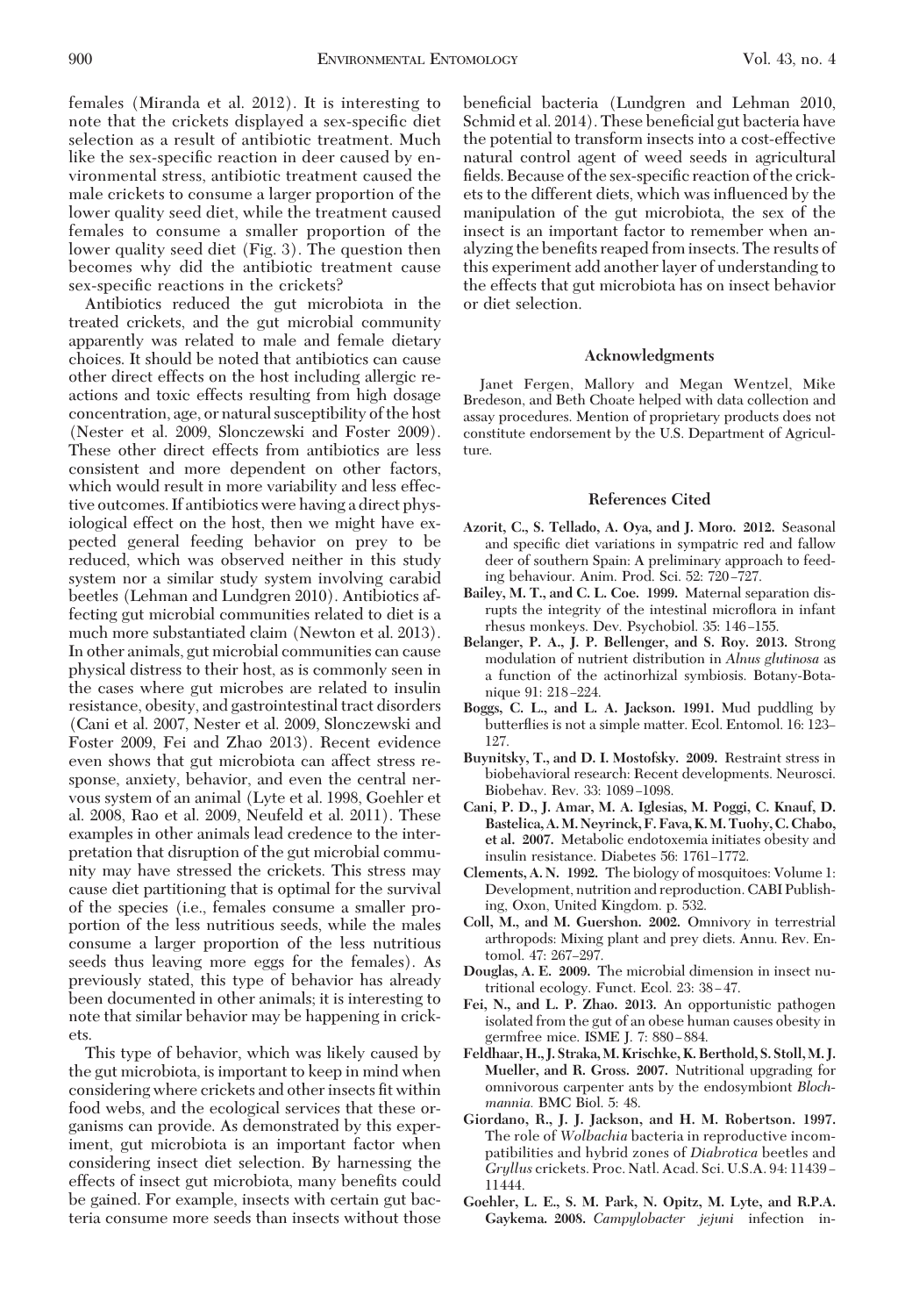creases anxiety-like behavior in the holeboard: Possible anatomical substrates for viscerosensory modulation of exploratory behavior. Brain Behav. Immun. 22: 354-366.

- **Heimpel, G. E., and T. R. Collier. 1996.** The evolution of host-feeding behaviour in insect parasitoids. Biol. Rev. 71:  $373 - 400$ .
- **Hosokawa, T., R. Koga, Y. Kikuchi, X.-Y. Meng, and T. Fukatsu. 2010.** *Wolbachia* as a bacteriocyte-associated nutritional mutualist. Proc. Natl. Acad. Sci. U.S.A. 107: 769-774.
- **Katsuki, M., Y. Okada, and K. Okada. 2012.** Impacts of diet quality on life-history and reproductive traits in male and female armed beetle, *Gnatocerus cornutus.*Ecol. Entomol. 37: 463-470.
- **Kaufman, M. G., and M. J. Klug. 1991.** The contribution of hindgut bacteria to dietary carbohydrate utilization by crickets Orthoptera Gryllidae. Comp. Biochem. Physiol. A 98: 117-124.
- **Kukor, J. J., and M. M. Martin. 1983.** Acquisition of digestive enzymes by Siricid woodwasps from their fungal symbiont. Science 220: 1161-1163.
- **Kukor, J. J., D. P. Cowan, and M. M. Martin. 1988.** The role of ingested fungal enzymes in cellulose digestion in the larvae of Cerambycid beetles. Physiol. Zool. 61: 364-371.
- **Lehman, R. M., and J. G. Lundgren. 2010.** Manipulation of the gut bacterial community in a ground beetle, *Harpalus pensylvanicus,* inßuences its feeding behavior. *In,* American Society for Microbiology, May 26, 2010, San Diego, CA.
- **Lundgren, J. G. 2009.** Relationships of natural enemies and non-prey foods, 7 ed. Springer, New York, NY.
- **Lundgren, J. G., and M. Lehman. 2010.** Bacterial gut symbionts contribute to seed digestion in an omnivorous beetle. PLoS ONE 5: e10831.
- **Lundgren, J. G., and J. D. Harwood. 2012.** Functional responses to food diversity: The effect of seed availability on the feeding behavior of facultative granivores. J. Entomol. Sci. 47: 160-176.
- **Lundgren, J. G., J. J. Duan, M. S. Paradise, and R. N. Wiedenmann. 2005a.** Rearing protocol and life history traits for *Poecilus chalcites* (Coleoptera : Carabidae) in the laboratory. J. Entomol. Sci. 40: 126-135.
- **Lundgren, J. G., A. Huber, and R. N. Wiedenmann. 2005b.** Quantification of consumption of corn pollen by the predator *Coleomegilla maculata* (Coleoptera: Coccinellidae) during anthesis in an Illinois cornfield. Agric. For. Entomol. 7: 53-60.
- **Lyte, M., J. J. Varcoe, and M. T. Bailey. 1998.** Anxiogenic effect of subclinical bacterial infection in mice in the absence of overt immune activation. Physiol Behav. 65: 63-68.
- **Miranda, M., M. Sicilia, J. Bartolome, E. Molina-Alcaide, L. Galvez-Bravo, and J. Cassinello. 2012.** Foraging sexual segregation in a Mediterranean environment: Summer drought modulates sex-specific resource selection. J. Arid Environ. 85: 97-104.
- **Mortimer, P. E., M. R. Le Roux, M. A. Perez-Fernandez, V. A. Benedito, A. Kleinert, J. C. Xu, and A. J. Valentine. 2013.** The dual symbiosis between arbuscular mycorrhiza and nitrogen fixing bacteria benefits the growth and nutrition of the woody invasive legume *Acacia cyclops* under nutrient limiting conditions. Plant Soil 366: 229-241.
- **Nester, E. W., D. G. Anderson, C. E. Roberts Jr., and M. T.** Nester. 2009. Digestive system infections, pp. 581-617. In Microbiology: A human perspective, 6 ed. McGraw-Hill, New York, NY.
- **Neufeld, K.-A.M., N. Kang, J. Bienenstock, and J. A. Foster. 2011.** Effects of intestinal microbiota on anxiety-like behavior. Commun. Integr. Biol. 4: 492-494.
- **Newton, D. F., S. Macfarlane, and G. T. Macfarlane. 2013.** Effects of antibiotics on bacterial species composition and metabolic activities in chemostats containing defined populations of human gut microorganisms. Antimicrob. Agents Chemother. 57: 2016-2025.
- **O'Rourke, M. E., A. H. Heggenstaller, M. Liebman, and M. E. Rice. 2006.** Post-dispersal weed seed predation by invertebrates in conventional and low-external-input crop rotation systems. Agric. Ecosyst. Environ. 116: 280 Ð288.
- **Owen, E., F. Daunt, C. Moffat, D. A. Elston, S. Wanless, and P. Thompson. 2013.** Analysis of fatty acids and fatty alcohols reveals seasonal and sex-specific changes in the diets of seabirds. Mar. Biol. 160: 987-999.
- **Pais, R., C. Lohs, Y. Wu, J. Wang, and S. Aksoy. 2008.** The obligate mutualist *Wigglesworthia glossinidia* inßuences reproduction, digestion, and immunity processes of its host, the Tsetse fly. Appl. Environ. Microbiol. 74: 5965– 5974.
- **Rao, S., R. Srinivasjois, and S. Patole. 2009.** Prebiotic supplementation in full-term neonates - A systematic review of randomized controlled trials. Arch. Pediatr. Adolesc. Med. 163: 755–764.
- **Raya Rey, A., M. Polito, D. Archuby, and N. Coria. 2012.** Stable isotopes identify age- and sex-specific dietary partitioning and foraging habitat segregation in southern giant petrels breeding in Antarctica and southern Patagonia. Mar. Biol. 159: 1317-1326.
- **Reznik, S. Y., and N. P. Vaghina. 2013.** Effects of photoperiod and diet on diapause tendency, maturation and fecundity in *Harmonia axyridis* (Coleoptera: Coccinellidae). J. Appl. Entomol. 137: 452–461.
- **Rodrigues, A.R.D., A. F. Spindola, J.E.D. Oliveira, and J. B. Torres. 2013.** Dietary effects upon biological performance and lambdacyhalothrin susceptibility in the multicolored Asian lady beetle, *Harmonia axyridis.* Phytoparasitica 41: 285-294.
- **SantoDomingo, J.M.,M. G. Kaufman,M. J. Klug, J.M. Tiedje. 1998.** Characterization of the criket hindgut microbiota with ßuorescently labeled rRNA-targeted oligonucleotide probes. Appl. Environ. Microbiol. 64: 752-755.
- **Schmid, R. B., R. M. Lehman, V. S. Bro¨zel, & J. G. Lundgren. 2014.** Anindigenous gut bacterium,*Enterococcus faecalils* (Lactobacillales: Enterococcaceae), increases seed consumption by *Harpalus pensylvanicus* (Coleoptera: Carabidae). Fla. Entomol. 97: 575-584.
- **Shi, W. B., S. X. Xie, X. Y. Chen, S. Sun, X. Zhou, L. T. Liu, P. Gao, N. C. Kyrpides, E. G. No, and J. S. Yuan. 2013.** Comparative genomic analysis of the endosymbionts of herbivorous insects reveals eco-environmental adaptations: Biotechnology applications. PloS Genet. 9: e1003131.
- **Sinsabaugh, R. L., A. E. Linkins, and E. F. Benefield. 1985.** Cellulose digestion and assimilation by three leaf-shredding aquatic insects. Ecology  $66: 1464 - 1471$ .
- **Slansky, F., and J. G. Rodriguez. 1987.** Nutritional ecology of insects, mites, spiders, and related invertebrates, Wiley, New York, NY.
- **Slonczewski, J. L., and J. W. Foster. 2009.** Microbial pathogenesis, pp. 937-978, Microbiology: An evolving science, 1 ed. W. W. Norton and Company, Inc., New York, NY.
- **Takasuka, T. E., A. J. Book, G. R. Lewin, C. R. Currie, and B. G. Fox. 2013.** Aerobic deconstruction of cellulosic biomass by an insect-associated *Streptomyces.* Sci. Rep. 3: 1030.